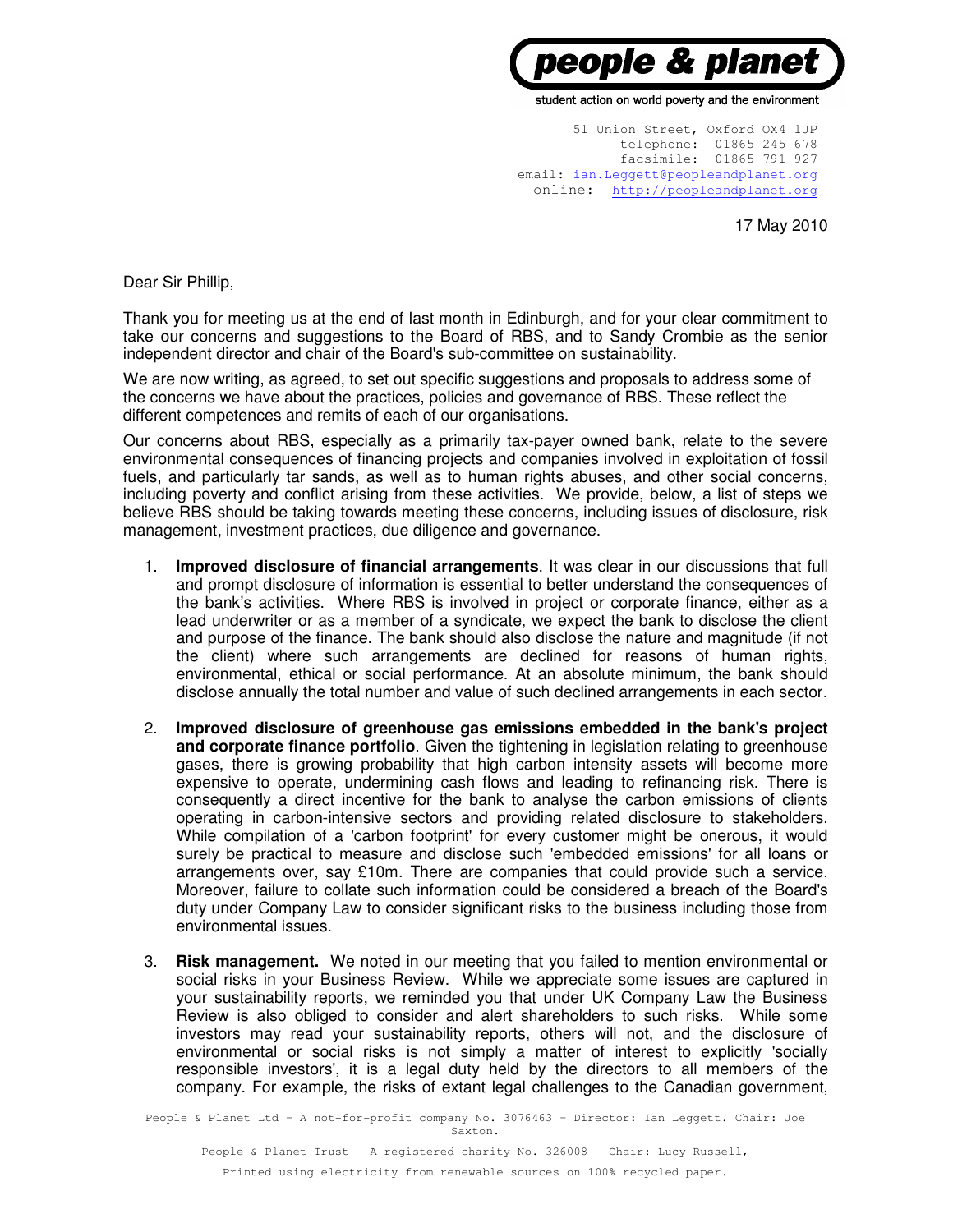as regards to its constitutional obligations to uphold the rights of indigenous peoples certainly place a medium-term financial risk on your investments in companies operating in tar sands if these cases are successful. We also understand that your SEC report of risks does make reference to environmental factors such as climate change, and we would fully expect these reports to be aligned.

- 4. **Human Rights obligations**: There is an emerging consensus, reflected in the 2010 report on Business and Human Rights of the UN Special Representative, Professor Ruggie, that the responsibility to respect human rights applies to all companies in all situations. He defines the scope of this activity by "the actual and potential human rights impacts generated through a company's own business activities and through its relationships with other parties, such as business partners, entities in its value chain, other non-State actors and State agents". This clearly applies to financial products and services supplied by RBS. We challenge RBS to live up to its stated Group Position on Human Rights, which specifies a commitment "to respecting and upholding human rights in all areas of our operations and within our sphere of influence". Simply having a policy statement and excluding some countries from your operations does not address this.
- 5. **Social responsibility:** We believe RBS must acknowledge and act upon its responsibility for the downstream impacts of its financial support for client businesses. Such impacts on local populations are particularly severe in cases such as tar sands and other extractive industries. RBS should require clients to provide evidence of Free Prior Informed Consent (FPIC) from First Nations (and other indigenous peoples) on projects and activities affecting their community. FPIC reflects international law, minimizes conflict, and was adopted by TD Bank Financial Group as part of its Environmental Management Framework in 2007.
- 7. **Investment criteria:** RBS should establish clear criteria to guide its project and corporate finance in high-risk sectors such as weapons, mineral extraction and fossil fuels. Pending such development RBS should announce and implement a moratorium on the extension of any new credit guarantees or debt/equity issuance underwritings to companies that own and/or are undertaking activities within an agreed list of project types and companies involved in such projects (including unabated coal power; and the upstream and midstream development activities associated with unconventional fossil fuels including tar sands). The bank should further commit to a progressive review of all such existing investments in the Bank's lending portfolio. We firmly believe that the case for enhanced due diligence in financing such risky industries is as compelling as the case for phasing out financing for the manufacture of cluster munitions, steps already undertaken by RBS.
- 8. **ESE policy development:** We note that RBS intends to produce ESE policy statements this year on oil and gas; energy generation and on mining. These will provide the bank with clear opportunities to show a commitment to demonstrably moving away from a businessas-usual model. Nevertheless, a policy generated only by internal processes and people is likely to be constrained by existing policies and priorities. We recommend that the bank consult the UK Sustainable Development Commission, or another independent body with relevant and appropriately broad expertise to facilitate discussions internally and with relevant stakeholders.
- 9. **The Equator Principles:** You noted the bank's commitment to the Equator Principles for project finance. But as you know, there are significant shortcomings with implementation of the principles. We call upon RBS to ensure exemplary practice through enhanced transparency and accountability, including external, independent and transparent third party verification of compliance with the principles and voluntary extension of your application of the Principles to all corporate finance activities conducted by the bank.

## 10. **Engagement practices:**

.

RBS should commit to active engagement with its corporate and project finance clients wherever evidence emerges of a lack of compliance with EP or equivalent standards. The bank should use its leverage as a financier to seek rapid and appropriate rectification,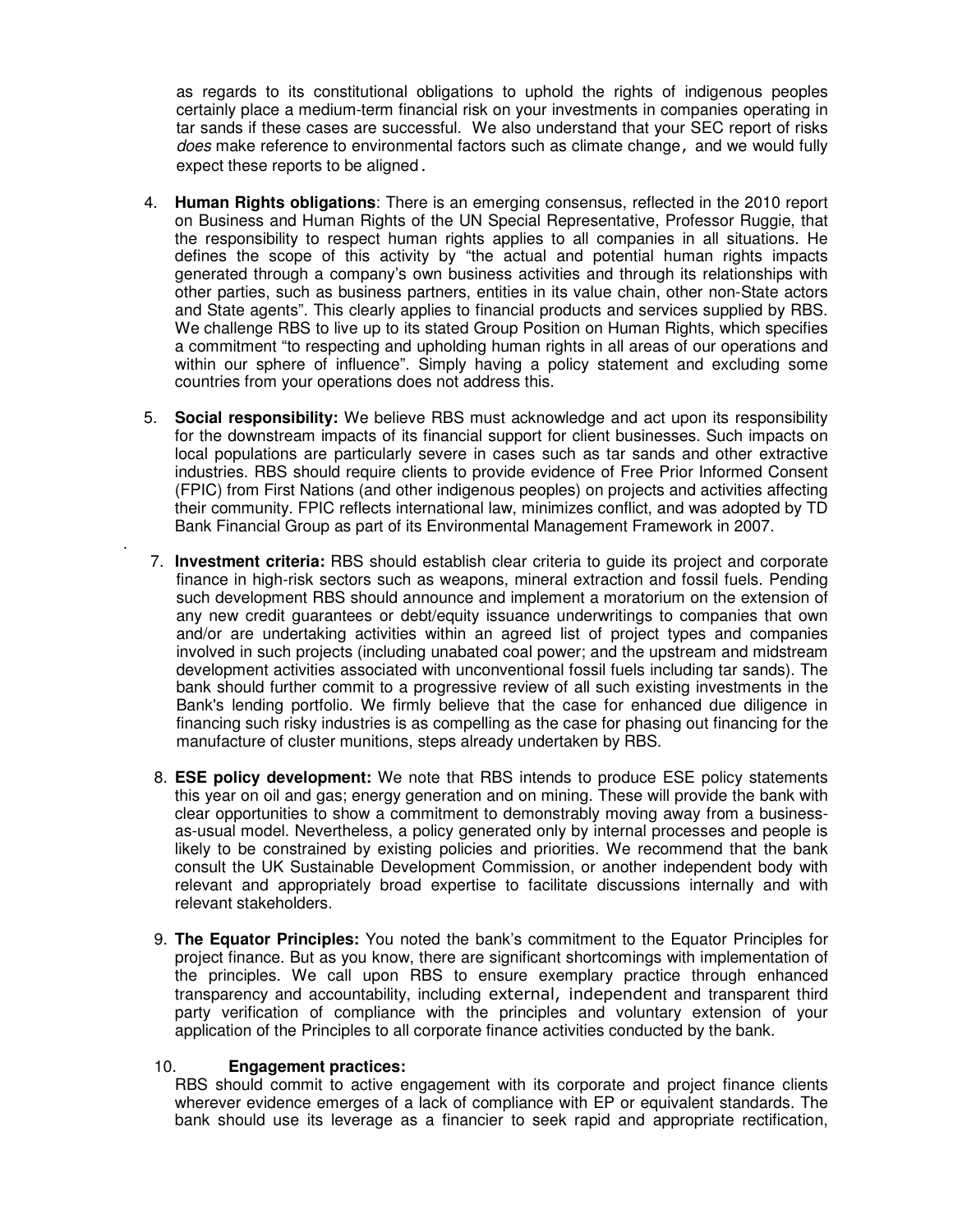remediation and compensation to protect the corporate reputation of both the bank and its client.

There is also a longer term case to shift the bank to a more progressive agenda, that will enhance the value of the bank over time. In respect of fossil fuel investments, that case arises from the conclusions of the Stern Report and with the strategic direction, which has been set by the Committee on Climate Change. Given that taxpayers comprise the vast majority of RBS's shareholders, we believe that the usual practice of treating climate change costs as externalities is simply not open to RBS since these costs will inevitably fall on taxpayers. In that sense it is in the interests of all your shareholders that you take a leadership role in re-shaping the bank's role in supporting the oil, gas and coal sector.

In this context, we believe it is incumbent on the Bank and its Board and management to consider a wider public interest, and to the Bank's role in delivering public policy objectives. It is in this spirit that we present two further suggestions:

i). UKFI investment mandate. You clearly see it as a role for Government to set the framework of policy and regulation within which financial institutions operate. We believe it is in RBS' interests to engage in proactive dialogue with your largest shareholder, UKFI, to develop a stronger, considered mandate that aims to achieve the highest levels of environmental and social governance. In our view, the current mandate has failed to provide you with the levers to make more considered decisions that will benefit the taxpayer in the long-run. UKFI should provide RBS with a clear mandate to forgo short-term profits where environmental or human rights issues are at risk. The recently adopted UKFI sustainability policy falls below best practise expectations, which does a disservice to both RBS, and the taxpayer.

ii). Green Investment Bank: The recently elected Conservative-Liberal Democrat coalition government has expressed its intention to establish a public Green Investment Bank (GIB) to help fund the UK's transition to a low carbon economy. The format of this bank has yet to be finalised, but we believe RBS should be at the centre of these discussions, and should be looking to work proactively with the GIB to develop joint financing programmes for renewable energy and green transport infrastructure schemes in the UK. Pursuing this strategy presents a very practical way in which RBS' directors could look to create long-term benefit for its primary shareholders, the British taxpayer.

We look forward to hearing from you.

Yours sincerely,

for leggett

Ian Leggett Director, People & Planet

<u>F</u>

Johan Frijns Coordinator, BankTrack

Duncan McLaren, Chief Executive, Friends of the Earth, Scotland

 $D$  Do

Deborah Doane Director, World Development Movement

Peter Frankental Economic Relations Programme Director Amnesty International UK

Brant Olson, Campaigns Director, Rainforest Action Network

Jeni Mackay

Kevin Smith, Platform